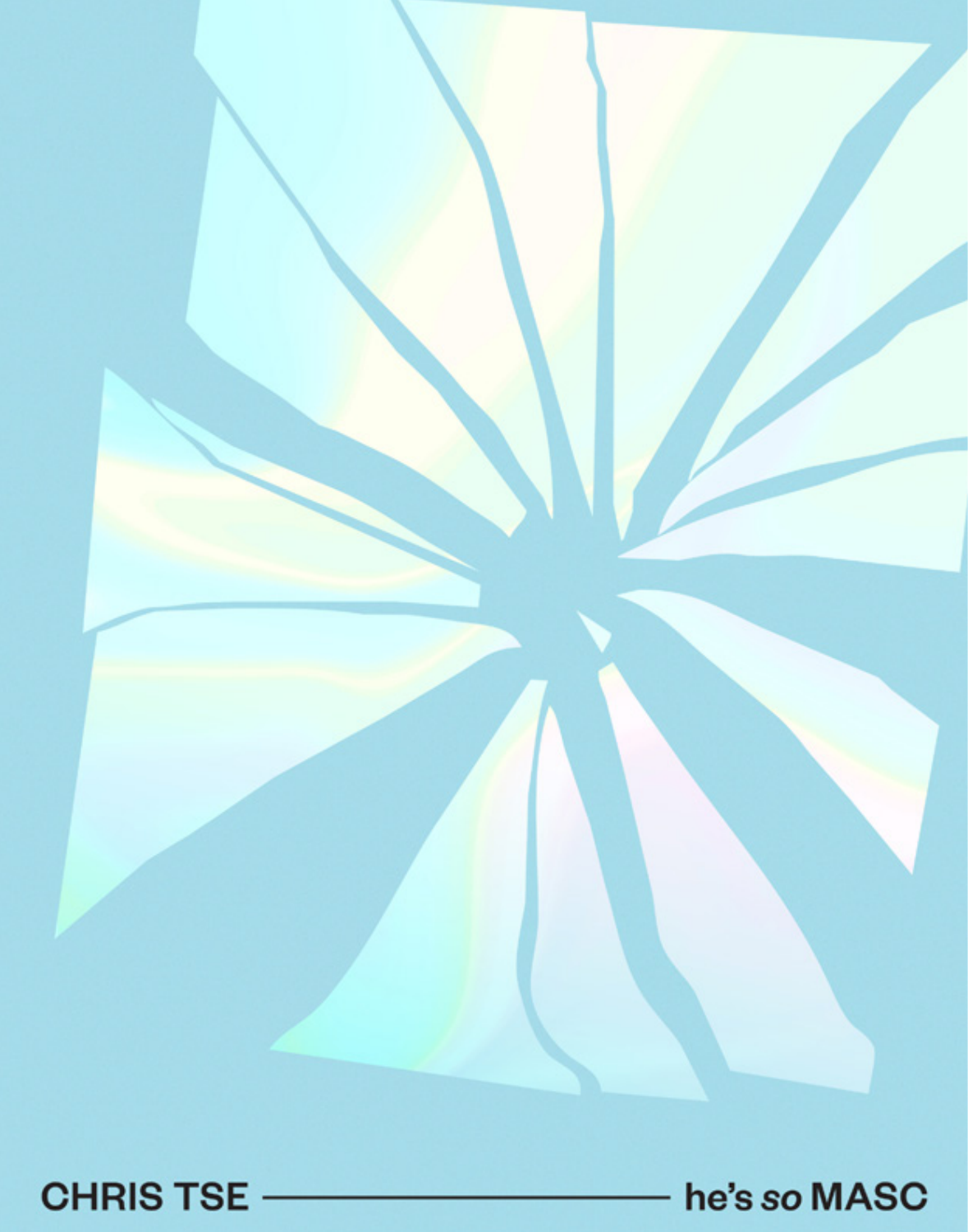

*This is my blood oath with myself: the only dead Chinese person I'll write about from now on is me.* 

In *How to be Dead in a Year of Snakes*, Chris Tse took readers back to a shocking murder in 1905. Now he brings the reader much closer to home. *He's So MASC* confronts a contemporary world of self-loathing poets and compulsive liars, of youth and sexual identity, and of the author as character – as pop star, actor, hitman, and much more. These are poems that delve into worlds of hyper-masculine romanticism and dancing alone in night clubs.

With its many modes and influences, *He's So MASC* is an acerbic, acid-bright, yet unapologetically sentimental and personal reflection on what it means to perform and dissect identity, as a poet and a person.

Chris Tse was born and raised in Lower Hutt. He studied English literature and film at Victoria University of Wellington, where he also completed an MA in Creative Writing at the IIML. Tse was one of three poets featured in *AUP New Poets 4* (Auckland University Press, 2011) and his work has appeared in publications in New Zealand and overseas. His first collection, *How to be Dead in a Year of Snakes* (AUP, 2014) won the Jessie Mackay Award for Best First Book of Poetry in 2016.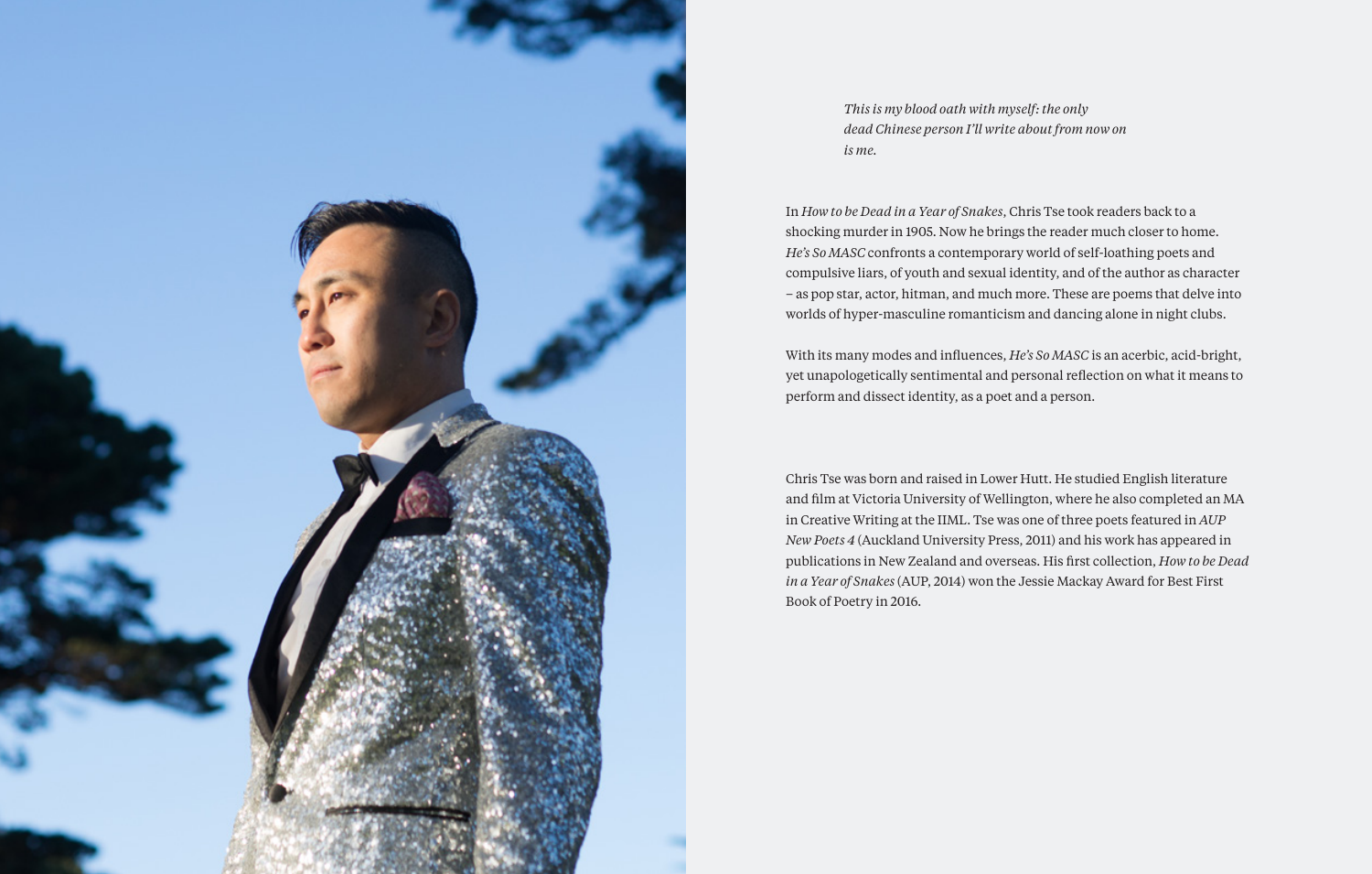## *Belated backstory*

There were animals. They came to me with their bloodstained murmurs

choking the night, the weight of misery a gloom in their throats. Beasts of all

shapes and mythologies scratching at the soil around my grave, each one

driven by its own unique hunger but all intent on writing my end.

I can almost run my fingers through the sun-streaked strands of those days

when I was nothing but a silhouette disappearing into fog—just a sketch.

I could step into a crowd and never resurface. No one would suspect a thing.

## *Heavy lifting*

Once, I climbed a tree too tall for climbing and threw my voice out into the world. I screamed. I hollered. I snapped innocent branches. I took the view as a vivid but painful truth gifted to me, but did not think to lay down my own sight in recompense. All I wanted was someone to say they could hear me, but the tree said that in order to be heard I must first let silence do the heavy lifting and clear my mind of any questions and anxieties such as contemplating whether I am the favourite son. If I am not, I am open to being a favourite uncle or an ex-lover whose hands still cover the former half's eyes. I'll probably never have children of my own to disappoint so I'll settle for being famous instead with my mouth forced open on TV like a Venus fly-trap lip-synching for its life. The first and the last of everything are always connected by the dotted line of choice. If there is an order to such things, then surely I should resist it.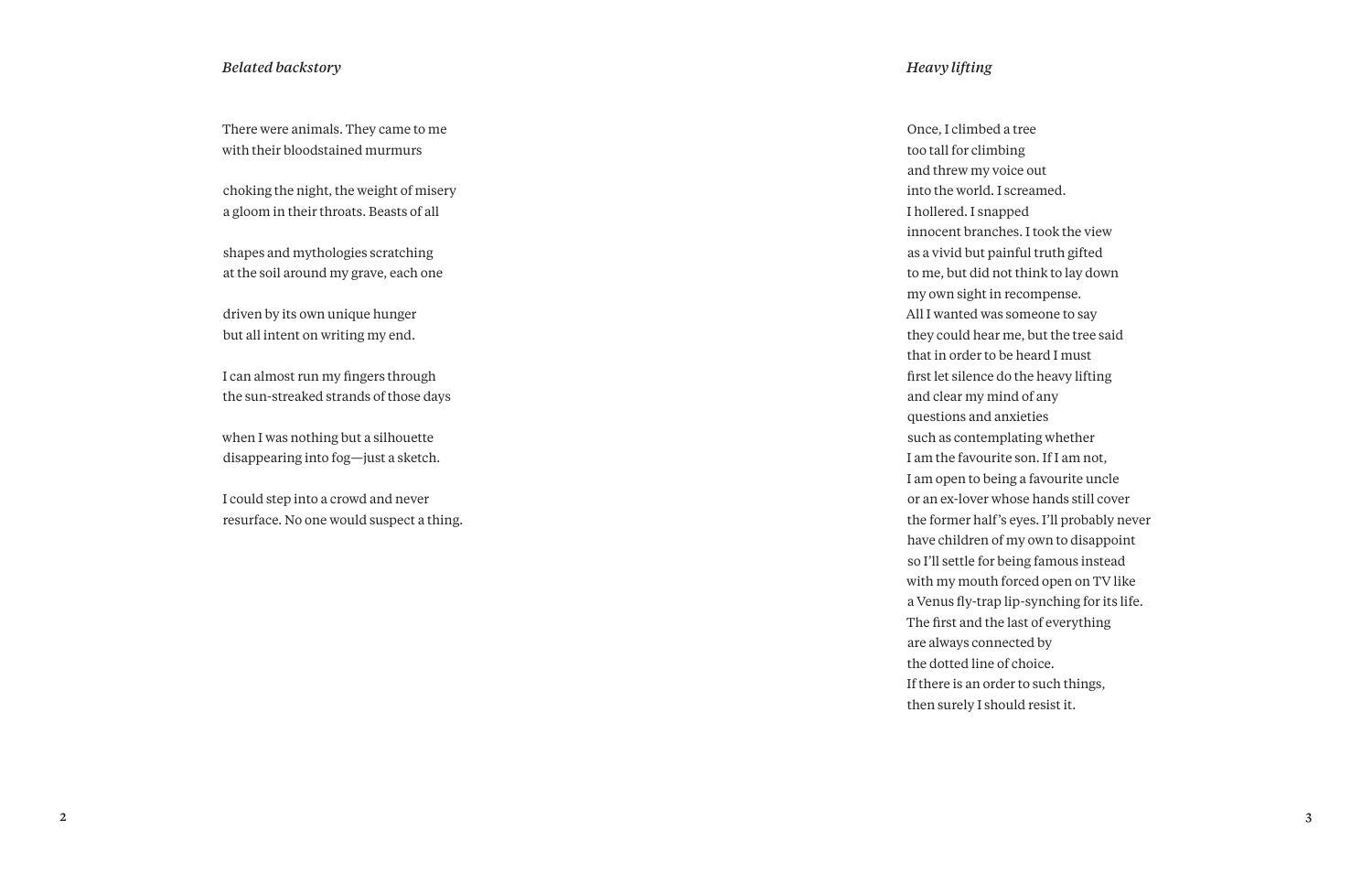We were brighter when the world didn't know about us or our rock 'n' roll dreams. Now we dress in black, but we're not depressed we're just backlit, per record label instructions. Fans come and go, but true fans stick with you through the stigma of rib removal and that feud with Jem and the Holograms. Nobody can win. Nowadays, the world is made of oysters and everyone's had a taste. Can I just say that I think I've done too many drugs. (Or maybe it's gout?) The bloggers won't stop reading into our matching tattoos. Yes, they're of each other's wives, but what's that got to do with the music? Everyone has forgotten we're an imaginary band. A suggested path back to relevancy: nip slip—rehab ten-trip—a greatest hits. It'll take an untimely death to seal our legend. No veins for overdose, no doomed flight. Buried by a mountain of french fries—that's how I want us all to go.

Let's unpick what you think you know about me—what I've revealed, what I've left at the door of my favourite wolf, to force eye contact the next time we pass in the street. These stories all had emergency exits, just like the rules adhered to by poets and liars that we've never thought to record for consistency's sake. Sometimes I look at my face in a mirror and all I see is a bruised blanket of dusk settling on an increasingly unfamiliar terrain. I'm a man who lets trouble back into his life even though I have razed every highway to and from that particular story. I'm both a short breath and an age expanding into minutes and days to be recycled as fact by other writers in 100 years. Will they give weight to my failed desires? Tell them I am no vessel for their designs—sticky nights forged into a vigil. Here's a true story: I cut my wolf out of my night scenes with a dull knife. He did not protest, and therein lies the pathos. Here's a status update: I cut my nails and now I can't scratch at the dust caking over my eyes. I'll take a picture and show the world what I'm too scared to keep private. I just want them to like what I'm not.